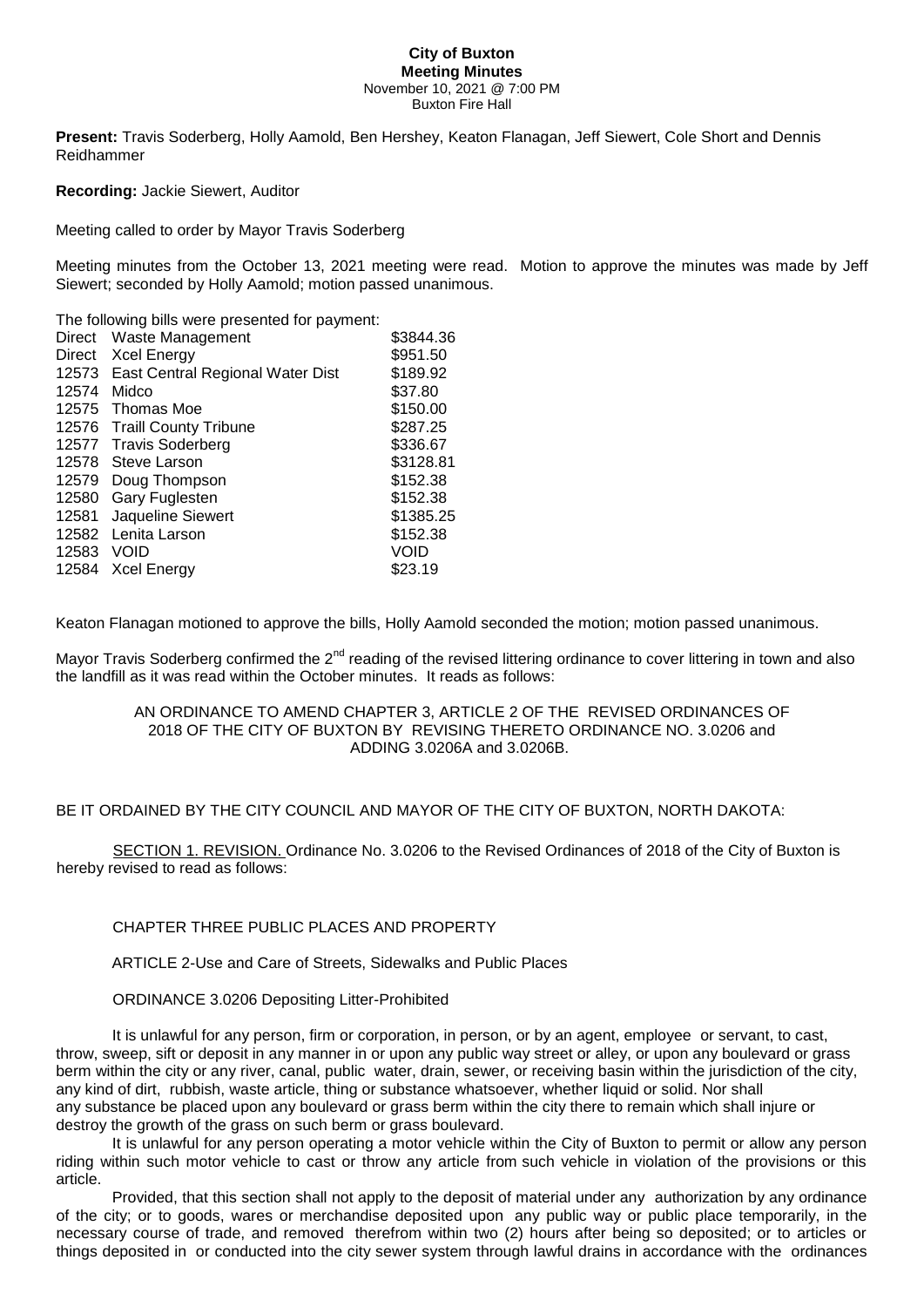relating thereto; or to rubbish places for collection by the city sanitation department in conformity with the rules and regulations thereof and the ordinances applying thereto.

## 3.0206A City burn pile

It is unlawful for any person, firm or corporation, in person, or by an agent, employee or servant, to cast, throw, sweep, sift or deposit in any manner in or upon the city burn pile any item except brush cuttings, tree trimmings, branches, logs and similar yard waste material.

3.0206B Compost.

A person may compost grass or leaves collected on the property provided the composting site is operated in a safe and healthful manner and does not create a nuisance.

The city may designate collection points within the city and provide the necessary containers for yard wastes. No person shall deposit any solid waste in the city yard waste collection other than yard waste. Large volume producers of yard wastes shall dispose of yard wastes as directed by the City.

### 3.0206C Vehicles to be covered when hauling trash

It is unlawful for any person, firm or corporation, in person, or by an agent, employee or servant, to use any vehicle to haul any kind of dirt, rubbish, waste articles or things or substance, whether liquid or solid, unless such vehicle is covered to prevent any part of its load from spilling or dropping at all times while such vehicle is in motion on any street or alley in the city. Provided, however, that the requirements herein for covering such vehicle shall not apply to vehicles carrying brush cuttings, tree trimmings, branches, logs and similar waste material, if such matter is securely lashed to such vehicle to prevent spilling or dropping as aforesaid, nor do the requirements herein apply to vehicles carrying farm products only, vehicles spreading abrasive for ice control, vehicles hauling snow, vehicles hauling sludge, or vehicles operating in a loading or unloading mode.

### Section 2. Penalty.

Any person violating the provisions of this section shall be guilty of an offense and be fined not less than twenty-five (\$25), nor more than one thousand dollars (\$1000), or by imprisonment not to exceed 30 days, or by both such fine and imprisonment, in the discretion of the court; the court to have power to suspend said sentence and to revoke the suspension thereof, pursuant to 3.0202.

### Section 3. Effective Date.

This ordinance shall be in full force and effect from and after its passage, approval and publication.

Ben Hershey made a motion to accept the second reading of the revised littering ordinance; Jeff Siewert seconded. On roll call vote the following members voted aye: Jeff Siewert, Holly Aamold, Keaton Flanagan and Ben Hershey. The following members voted nay: None. The following members were absent and not voting: None. The majority having voted aye, the motion carried.

Dennis Reidhammer, a masonry contractor from Grand Forks, is interested in purchasing the old hardware store from David Knudsvig. Mr. Reidhammer wants to renovate the building to have a small workshop in the back, a small shop in the front and possibly and efficiency apartment upstairs. He wants to preserve as much of the original brick as possible. He wanted to confirm that there are not any issue with the city in regards to the building itself. The council advised him that there were not. Mr. Reidhammer requested a building permit for demo/renovation of the old hardware store. He also inquired about availability of grants for the restoration of the building. It was suggested that he reach out to Bobbi Olson of Hepper Olson Architects and Jim Murphy of the Traill County Economic Development Corporation.

Jackie Siewert, city auditor, presented the council with the November year to date budget comparison. The council reviewed and discussed the budgets items that are over budget. Mayor Travis Soderberg asked Jackie Siewert to bring the total of what is over to the December meeting. At that time it will be discussed what budget items will be reduced and funds transferred to eliminate the overages.

Jackie Siewert, city auditor, advised the council that current assessment savings account that was established for the drainage improvement project will also be used for the street improvement assessments. All payments received will be transferred to the savings account. All loan payments have been set up for auto-pay from the savings account.

Jackie Siewert told the council that the final State Revolving Fund payment request for the Water Drainage Improvement project has just been sent in. Once funding has been approved and received, a final payment will be made to Florian & Son's.